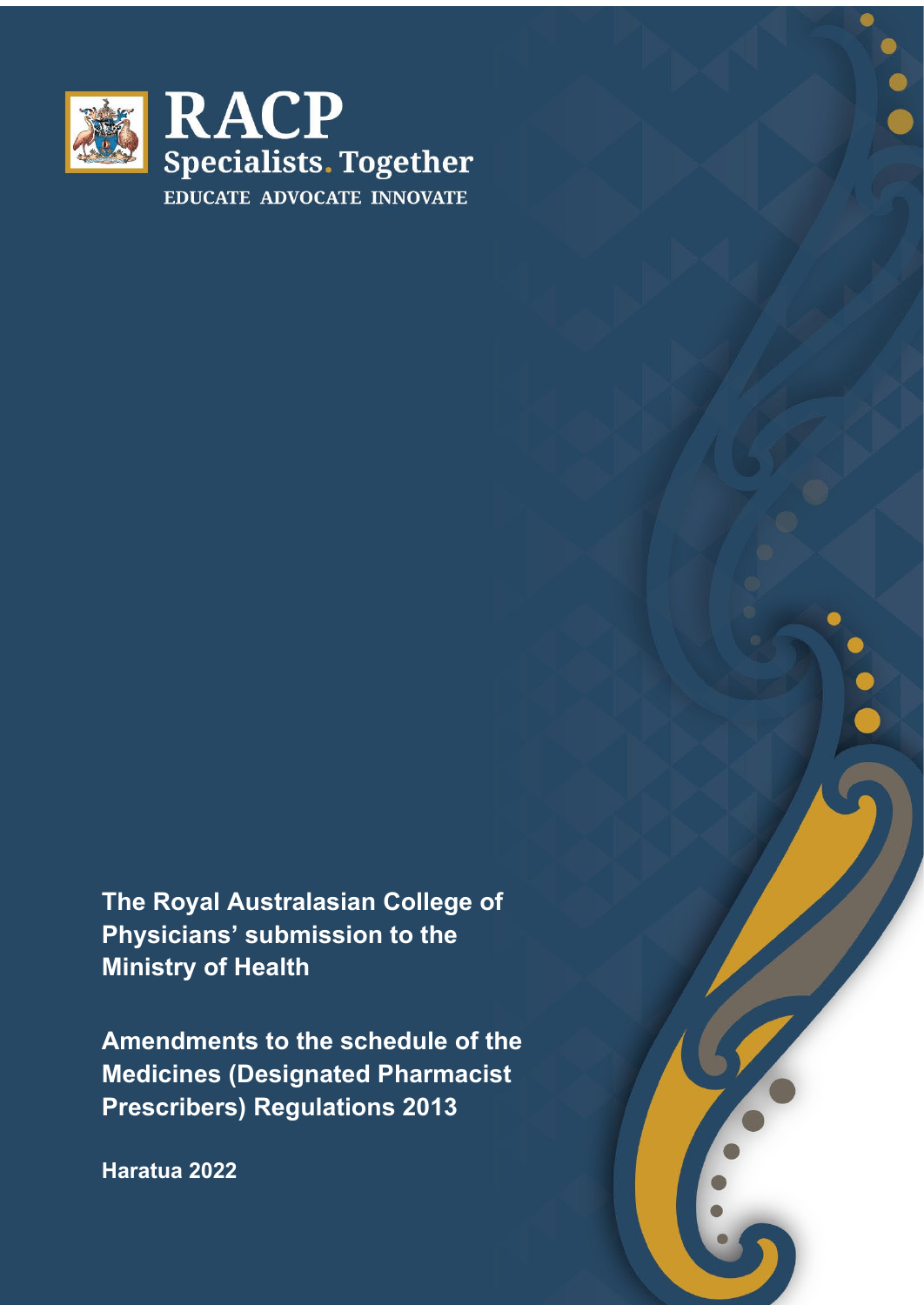### **Introduction**

The Royal Australasian College of Physicians (RACP) welcomes the opportunity to submit feedback to the Ministry of Health on proposed amendments to the schedule of the Medicines (Designated Pharmacist Prescribers) Regulations 2013.

The RACP works across more than 40 medical specialties to educate, innovate and advocate for excellence in health and medical care. Working with our senior members, the RACP trains the next generation of specialists, while playing a lead role in developing world best practice models of care. We also draw on the skills of our members, to develop policies that promote a healthier society. By working together, our members advance the interest of our profession, our patients and the broader community.

## **Overall comment**

The Ministry of Health's proposal to extend the schedule of the Medicines (Designated Pharmacist Prescribers) Regulations 2013 and include several medicines for the treatment of COVID-19 provides a useful new toolkit, with potential to prevent hospitalisation and death. However, there are divergent views on the inclusion of specific medicines on the schedule and risks to patients. We note the lack of commitment to equity of access to COVID therapeutics and equity of outcomes in addition to the schedule in this proposal, as well as the lack of specific detail about the new medicines.

# **Feedback on Specific Medicines**

Our feedback on specific medicines is reflective of advice and feedback provided by RACP members during the consultation period. It does not represent an exhaustive analysis of the positions of all members. We acknowledge there will be a variety of perspectives on the medicines included in the consultation document. We also wish to highlight that not all members are supportive of antimicrobials being prescribed in this setting. Among members who are supportive of pharmacist prescribing it was agreed that Paxlovid, Molupiravir and Lagevrio are added to the schedule and Sotrivimab be included on the schedule, if it becomes available. Members expressed divergent views on the inclusion of Ronapreve on the schedule.

## **Additional comments**

### **Risks to patients**

RACP members highlight the need for infrastructure, clinical and funding support to facilitate the use of intravenous infusions in the pharmacy setting. Crucially, pharmacist prescribers will need assistance to target the limited supply that is available to those most in need and most likely to benefit.

Members also highlight the need for the schedule to include a caveat for complex immunosuppressed patients or patients taking contraindicated medications. It is suggested that these patients would need to discuss with specialists first around contraindications and decisions on adjusting immunosuppressant/ regular medications.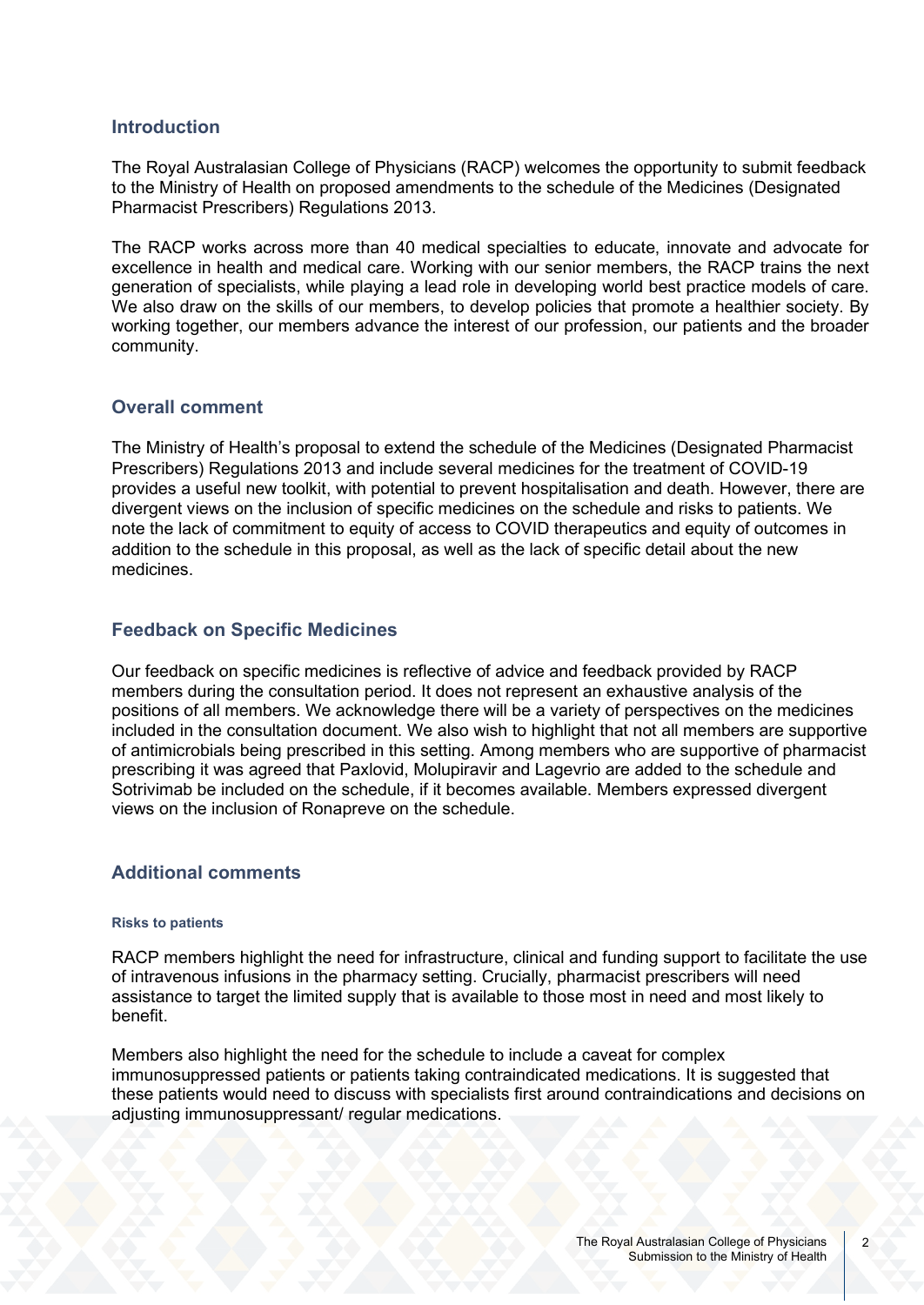#### **Role of pharmacist prescribers in achieving equity of access to medicines and equity of outcomes**

The RACP is concerned that there is no commitment to equity of access to COVID therapeutics and equity of health outcomes in addition to the schedule in this proposal. Pharmacist prescribers can play a crucial role in accessible, timely and effective treatment. A commitment to equity may be present in the policy driving these amendments, but this should be clearly articulated to consulting stakeholders. Structural inequities and systemic racism in the healthcare system mean that Māori and Pasifika are more likely to be hospitalised and die from COVID-19 than other New Zealanders but are less l[i](#page-3-0)kely to receive novel therapeutics or to have a health care provider<sup>i</sup>. Older people and those with pre-existing health conditions are also at greater risk. Some of the new medications listed for addition to the schedule, such as Paxlovid<sup>[ii](#page-3-1)</sup> and Lagevrio<sup>[iii](#page-3-2)</sup>, are effective at preventing hospitalization and death from COVID when given within five days of symptom onset, so the ability to see a pharmacist for treatment without visiting a GP could be game-changing for many patients who struggle to get an appointment. Research shows the public in Aotearoa New Zealand see pharmacists as part of the primary care prescribing team and are willing to utilise them if these services come available<sup>[iv](#page-3-3)</sup>.

#### **Specific detail about medicines**

The RACP appreciates the COVID-19 treatment space is ever-changing and the challenges in providing information that is current. However, the format of this consultation requires the submitter to search for knowledge about the specifics of these newly available medicines which may be a barrier to providing a response. As highlighted in an earlier submission from the RACP to the Ministry of Health in 2021 on [additions to the schedule of the Medicines \(Designated Pharmacist](https://www.racp.edu.au/docs/default-source/advocacy-library/racp-submission-to-the-ministry-of-health-on-amendments-to-the-schedule-of-the-medicines-designated-pharmacist-prescribers-regulations-2013.pdf?sfvrsn=20a7c51a_4)  [Prescribers\) Regulations 2013](https://www.racp.edu.au/docs/default-source/advocacy-library/racp-submission-to-the-ministry-of-health-on-amendments-to-the-schedule-of-the-medicines-designated-pharmacist-prescribers-regulations-2013.pdf?sfvrsn=20a7c51a_4)<sup>[v](#page-3-4)</sup>, a limited format leaves submitters without the information to provide an informed response. We acknowledge the consultation provides information on the Medsafe status regarding approval at the time of consultation and directs submitters to PHARMAC website. The College suggests it would have been preferable to summarise this and other information in an overview table for ease of understanding including details on the following: where the medication is available for use; when it should be used; who is able to order the medicine/access criteria; what does the medicine treat (e.g. moderate to severe illness); who would be able to receive it and effectiveness by variant. This information could also be included in an information brochure or fact sheet for patients so that they are aware of the treatments and may make the best use of them.

### **Conclusion**

The RACP thanks the Ministry of Health for the opportunity to provide feedback on this consultation. To discuss this submission further, please contact the NZ Policy and Advocacy Unit at [policy@racp.org.nz.](mailto:policy@racp.org.nz)

Nāku noa nā

Dr Stephen Inns FRACP President, Aotearoa New Zealand The Royal Australasian College of Physicians